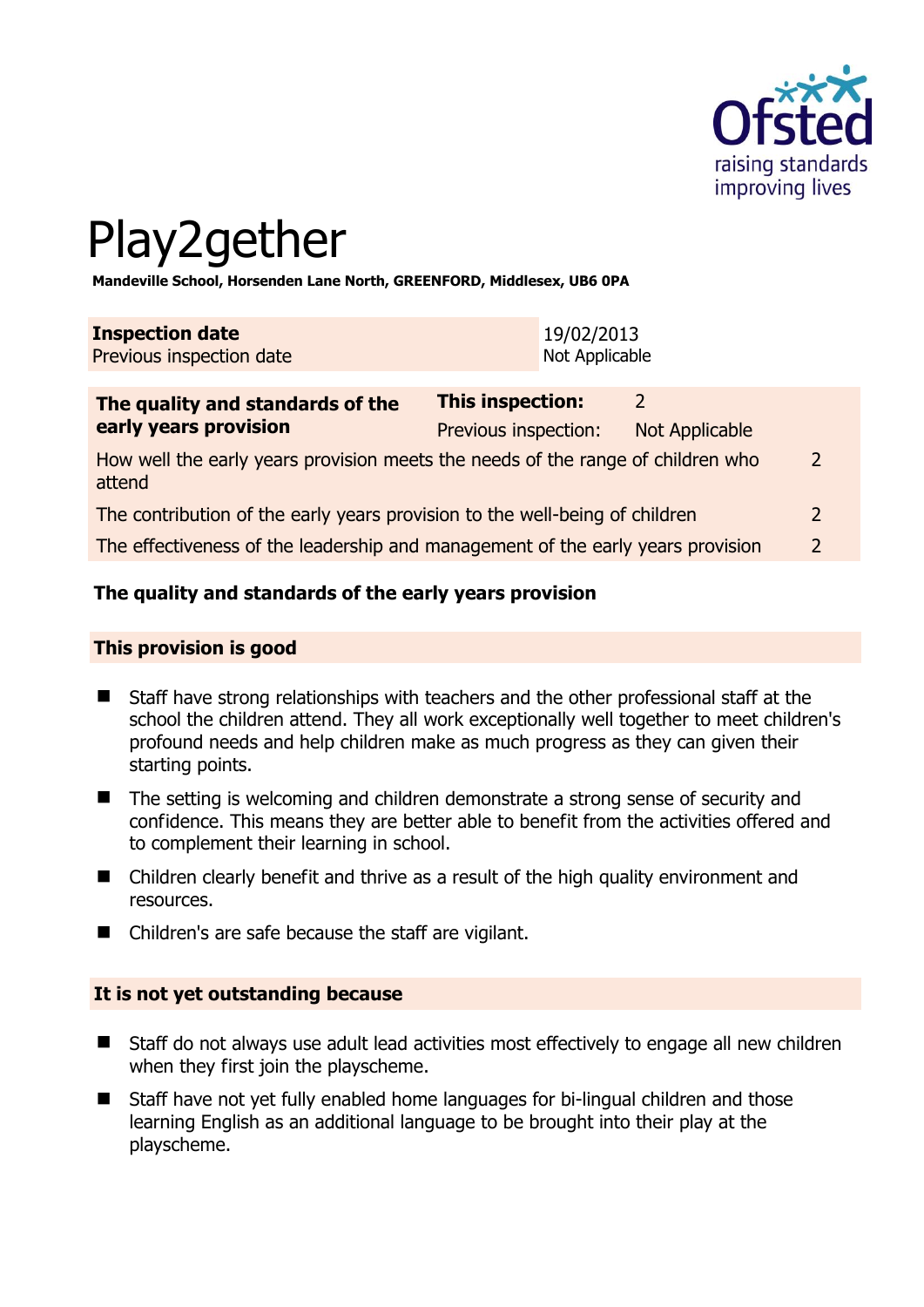# **Information about this inspection**

Inspections of registered early years provision are scheduled:

- at least once in every inspection cycle. The current cycle ends on 31 July 2016
- **n** more frequently where Ofsted identifies a need to do so, for example where provision was previously judged as inadequate
- **•** brought forward in the inspection cycle where Ofsted has received information that suggests the provision may not be meeting the legal requirements of the Early Years Foundation Stage; or where assessment of the provision identifies a need for early inspection
- **P** prioritised for inspection where we have received information that the provision is not meeting the requirements of the Early Years Foundation Stage and which suggests children may not be safe
- at the completion of an investigation into failure to comply with the requirements of the Early Years Foundation Stage.

The provision is also registered on the voluntary and compulsory parts of the Childcare Register. This report includes a judgment about compliance with the requirements of that register.

# **Inspection activities**

- $\blacksquare$ The inspector looked at children's assessment records, planning documentation, the provider's self-evaluation form and a range of other documentation.
- $\blacksquare$ The inspector observed activities in the nursery classroom room and the sensory play room.
- $\blacksquare$  The inspector held discussions with the manager of the provision.
- $\blacksquare$  The inspector talked with the staff and children.

### **Inspector**

Sheila Harrison

# **Full Report**

## **Information about the setting**

Play2gether holiday playscheme registered on the Early Years Register in 2010 and is also registered on the compulsory and voluntary parts of the Childcare Register. It is a committee run provision situated in Mandeville School, Greenford, Middlesex. It uses the classrooms and specialist rooms in the purpose built school. There is access to an outdoor play space. Children attending all have special educational needs and/or disabilities and come from the London Borough of Ealing.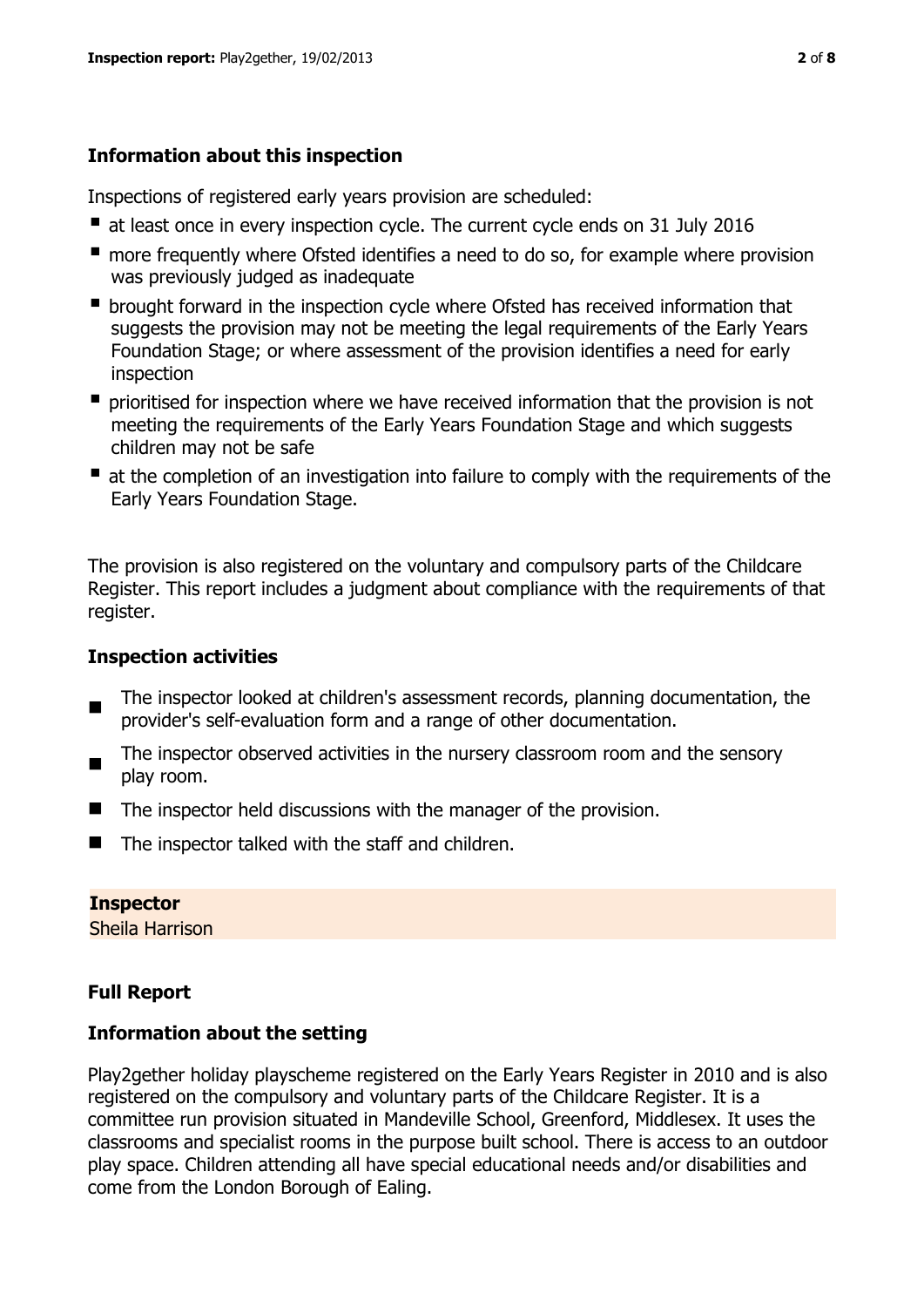There is one child in the early years age range years and 17 school-age children on roll. The setting supports children learning English as an additional language. The provision is open holiday times only from 9.30am to 3.30pm. There is a total of 19 staff which is a mixture of core staff and agency staff. Of the current team, there are three staff with qualified teacher status, one member of staff with a level 6 qualification and five members of staff are qualified to level 3.

## **What the setting needs to do to improve further**

## **To further improve the quality of the early years provision the provider should:**

- continue to develop ways that staff plan to engage children through adult led activities when they first arrive at the setting
- enhance opportunities for children whose home language is other than English, to use their home language within their play and learning.

### **Inspection judgements**

## **How well the early years provision meets the needs of the range of children who attend**

Children have fun and enjoy their time at the playscheme. Staff plan a wide range of interesting activities to extend children's skills and to complement their learning at home and at school. Staff bring fruit for children to squeeze, smell and touch. They link this with pictures of fruit to help children connect pictures and real world objects. Children enjoy exploring various textures available to them and are confident to explore their sense of touch. Staff adapt activities according to individual needs and challenge them accordingly. As a result, children make good progress within their aptitudes and abilities and to close the gap in their achievements.

Children settle quickly when they join the playscheme as they know their key person. Staff link planned next steps to the targets identified by the preschool. However, staff do not consistently identify adult initiated activities to specifically encourage new children to develop good levels of engagement when they join the setting. However, records of achievements show children make very good progress during the playscheme.

Staff are very attentive to the children. They observe their interests and provide varied toys that are easily available, maintaining flexibility to respond to children's interests. Staff support children's spoken language skills and other forms of non-verbal communications.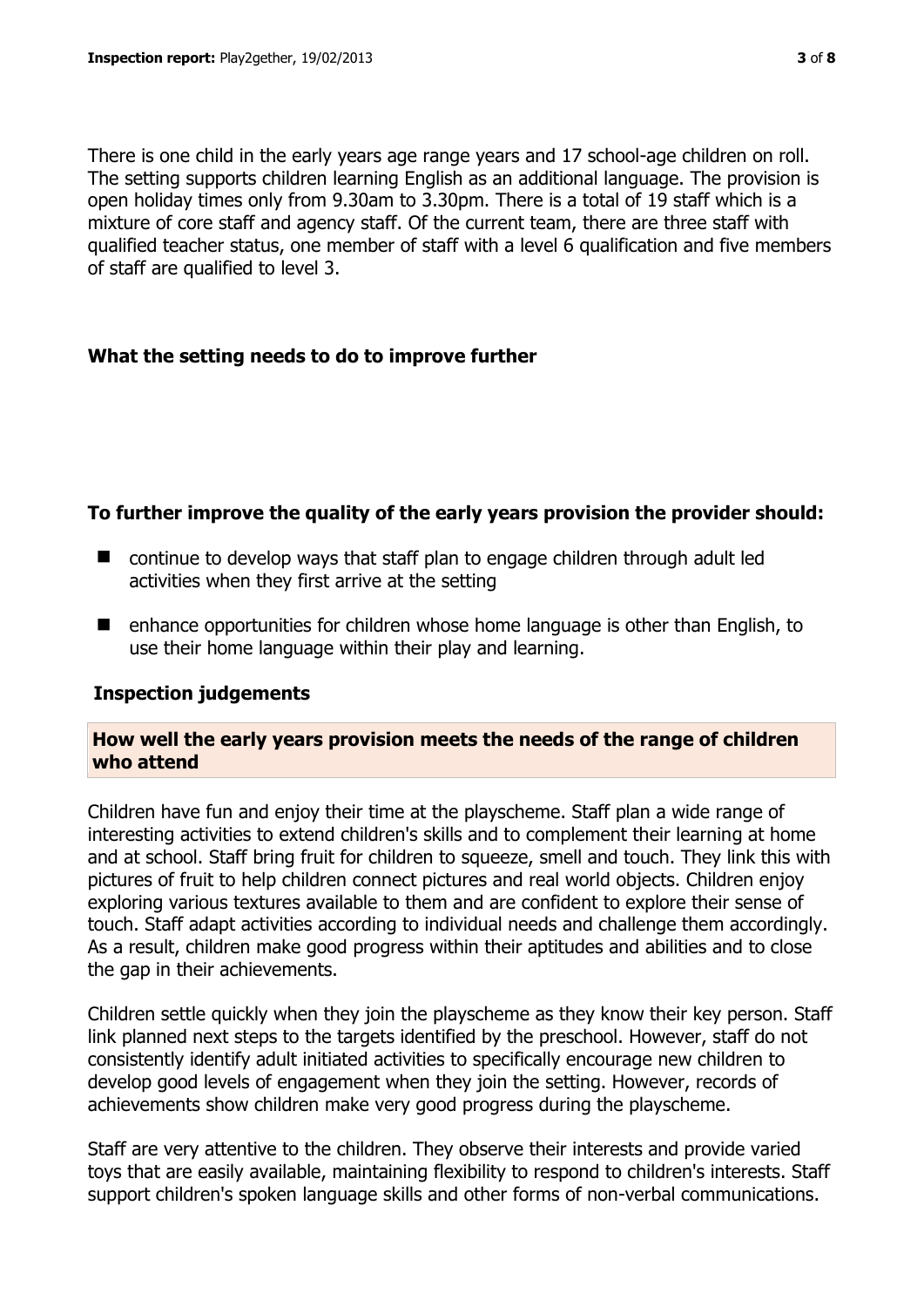For example, they understand how to use signing and picture exchange systems to communicate with children who may not use speech. While staff are aware of children's home language when it is not English, they do not always use it in the preschool to build on the knowledge and skills that the children have already developed in their home language.

Children make links between their actions and the result while they enjoy playing with the electronic toys with buttons and switches. They repeatedly press the buttons to hear the sounds of a letter and animal sounds. Staff organise music and drama teachers who visit the preschool. They help children extend their creative development as they explore a wide variety of creative experiences.

Staff develop close relationships with parents to develop a good exchange flow of information between them. This includes discussing how children learn at home so that they can tailor activities to most of their learning needs.

## **The contribution of the early years provision to the well-being of children**

Children are happy as staff provide them with a safe, nurturing and secure environment where they receive sensitive care and attention. Each child is allocated a key person who knows them well. Staff continuity is good as staff also work at the children's school. For example, Staff know children's sleep routines and they sensitively support them to rest comfortably. Staff are deployed well and use the information supplied through the school's teaching and professional staff to aid children's smooth transition between settings.

Staff are good role models. They use consistently provide clear guidance for children about what is acceptable behaviour. Staff effectively use the Maketon signs and the Picture Exchange Communication system that children use at school. Staff can describe how successful these strategies are to help children make progress. Children can now sit for short periods of time and are beginning to feed themselves with a spoon. This helps children to learn to be independent and encourage them to manage their own personal needs relative to their physical condition and stage of development.

There is a stimulating, well-resourced and welcoming environment, both in and outdoors, to support children's all-round development. Staff make exceptionally good use of the schools specialised equipment. Children enjoy the sensory room with the large soft play equipment and this helps them to play vigorously and to stay safe within their current stage of development. During some holidays the playscheme organises trips to local places of interest which provides a range of experiences that develop children's growing awareness of the world around them. Staff support children to learn about healthy eating by encouraging them to bring healthy foods in their lunch boxes. They plan useful activities that encourage children to touch and eventually to taste various fruit and vegetables.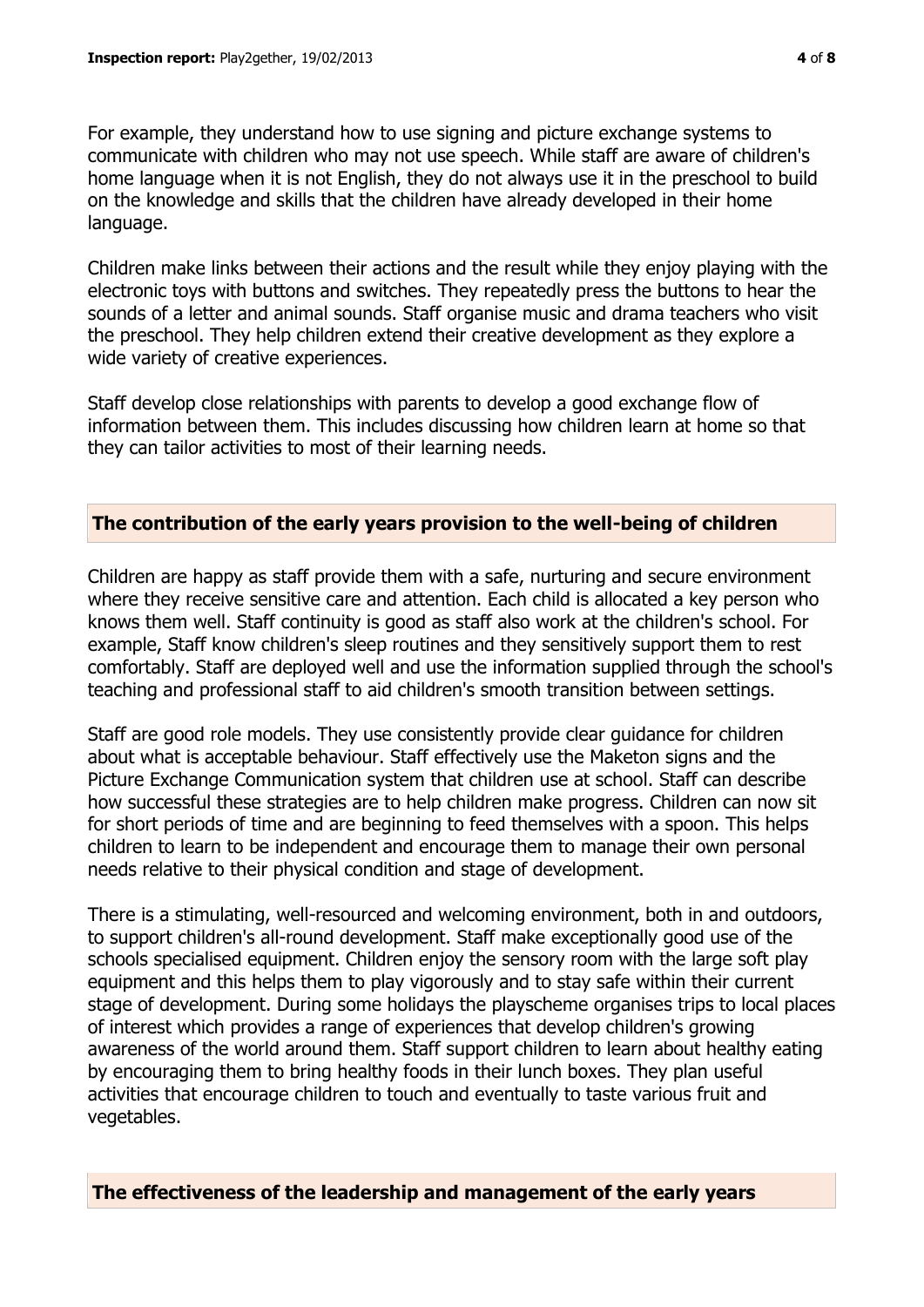#### **provision**

Staff safeguard children effectively because the core team has a thorough understanding of their responsibilities in meeting the safeguarding and welfare requirements especially for the very vulnerable children in their care. The premises are purpose built and very well maintained and this supports a highly effective environment in meeting the children's physical and care needs. Staff are vigilant so that the premises remain secure. Doors and gates are locked with alarms to ensure children do not leave the premises unsupervised. These procedures promote children's safety. There are robust recruitment and vetting procedures to assess that everyone working with the children is suitable to do so. The playscheme management checks the agency staff credentials and ensure that all staff receive a suitable induction to the playscheme. Staff have an introduction to the policies and valuable information on the individual children they are to care for. The management monitors the on-going suitability of all core staff effectively. The managers ensure that staff have information they need on the planned play activities through regular meetings and appraisals.

Staff share information on children's days with other providers that care for the children after pre-school. The playscheme is working in close partnership with the school to reintroduce a Saturday club. They plan to include opportunities for parents to stay for a session and a siblings group to support children with brothers and sisters that attend the school. This shows their commitment to support families of children who attend.

The management team have strong aspirations and the staff team have a common sense of purpose. The core team attend the frequent training offered through the school and this helps staff effectively identify the strengths and areas for improvement. The core staff work with the children in the school and the agency staff often return to work in the scheme to help sustain a caring and consistent relationships with children. Parents are given the opportunity to express their views through the end of scheme questionnaire and the playscheme held during the summer returned very positive comments. The playscheme staff attends the school parents evenings which gives parents useful information on the working of the playscheme Staff work closely with the school staff including the other professionals such as speech therapists, occupational therapists and social workers to ensure children are protected and their families are very well supported.

### **The Childcare Register**

| The requirements for the compulsory part of the Childcare Register are | Met |
|------------------------------------------------------------------------|-----|
| The requirements for the voluntary part of the Childcare Register are  | Met |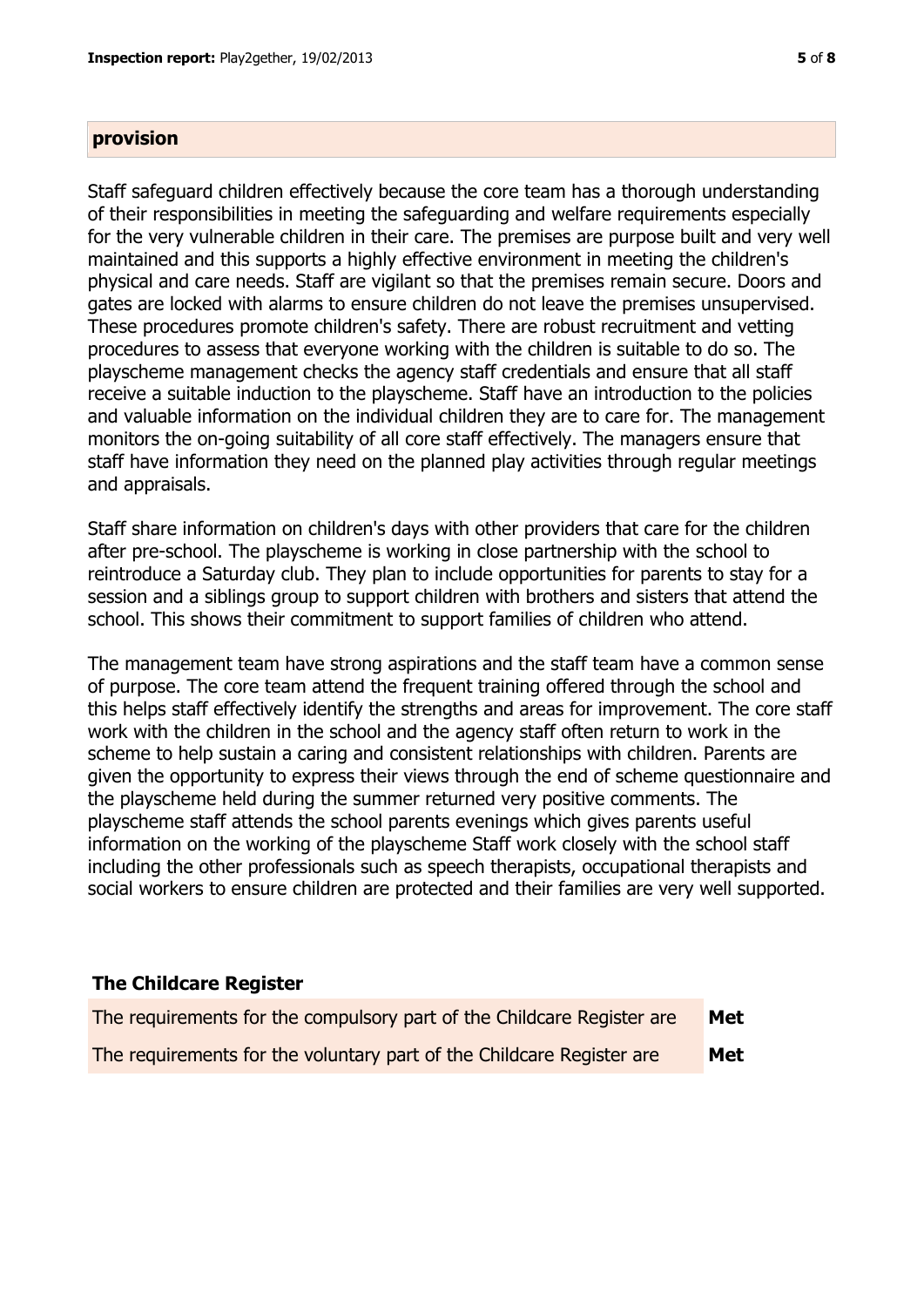#### **What inspection judgements mean**

| <b>Registered early years provision</b> |                  |                                                                                                                                                                                                                                                                                                                                                                             |  |  |
|-----------------------------------------|------------------|-----------------------------------------------------------------------------------------------------------------------------------------------------------------------------------------------------------------------------------------------------------------------------------------------------------------------------------------------------------------------------|--|--|
| <b>Grade</b>                            | <b>Judgement</b> | <b>Description</b>                                                                                                                                                                                                                                                                                                                                                          |  |  |
| Grade 1                                 | Outstanding      | Outstanding provision is highly effective in meeting the needs<br>of all children exceptionally well. This ensures that children are<br>very well prepared for the next stage of their learning.                                                                                                                                                                            |  |  |
| Grade 2                                 | Good             | Good provision is effective in delivering provision that meets<br>the needs of all children well. This ensures children are ready<br>for the next stage of their learning.                                                                                                                                                                                                  |  |  |
| Grade 3                                 | Satisfactory     | Satisfactory provision is performing less well than expectations<br>in one or more of the key areas. It requires improvement in<br>order to be good.                                                                                                                                                                                                                        |  |  |
| Grade 4                                 | Inadequate       | Provision that is inadequate requires significant improvement<br>and/or enforcement. The provision is failing to give children an<br>acceptable standard of early years education and/or is not<br>meeting the safeguarding and welfare requirements of the<br>Early Years Foundation Stage. It will be inspected again within<br>12 months of the date of this inspection. |  |  |
| Met                                     |                  | The provision has no children on roll. The inspection judgement<br>is that the provider continues to meet the requirements for<br>registration.                                                                                                                                                                                                                             |  |  |
| Not Met                                 |                  | The provision has no children on roll. The inspection judgement<br>is that the provider does not meet the requirements for<br>registration.                                                                                                                                                                                                                                 |  |  |

### **Inspection**

This inspection was carried out by Ofsted under Sections 49 and 50 of the Childcare Act 2006 on the quality and standards of provision that is registered on the Early Years Register. The registered person must ensure that this provision complies with the statutory framework for children's learning, development and care, known as the Early Years Foundation Stage.

### **Setting details**

| Unique reference number  | EY403887 |
|--------------------------|----------|
| <b>Local authority</b>   | Ealing   |
| <b>Inspection number</b> | 810641   |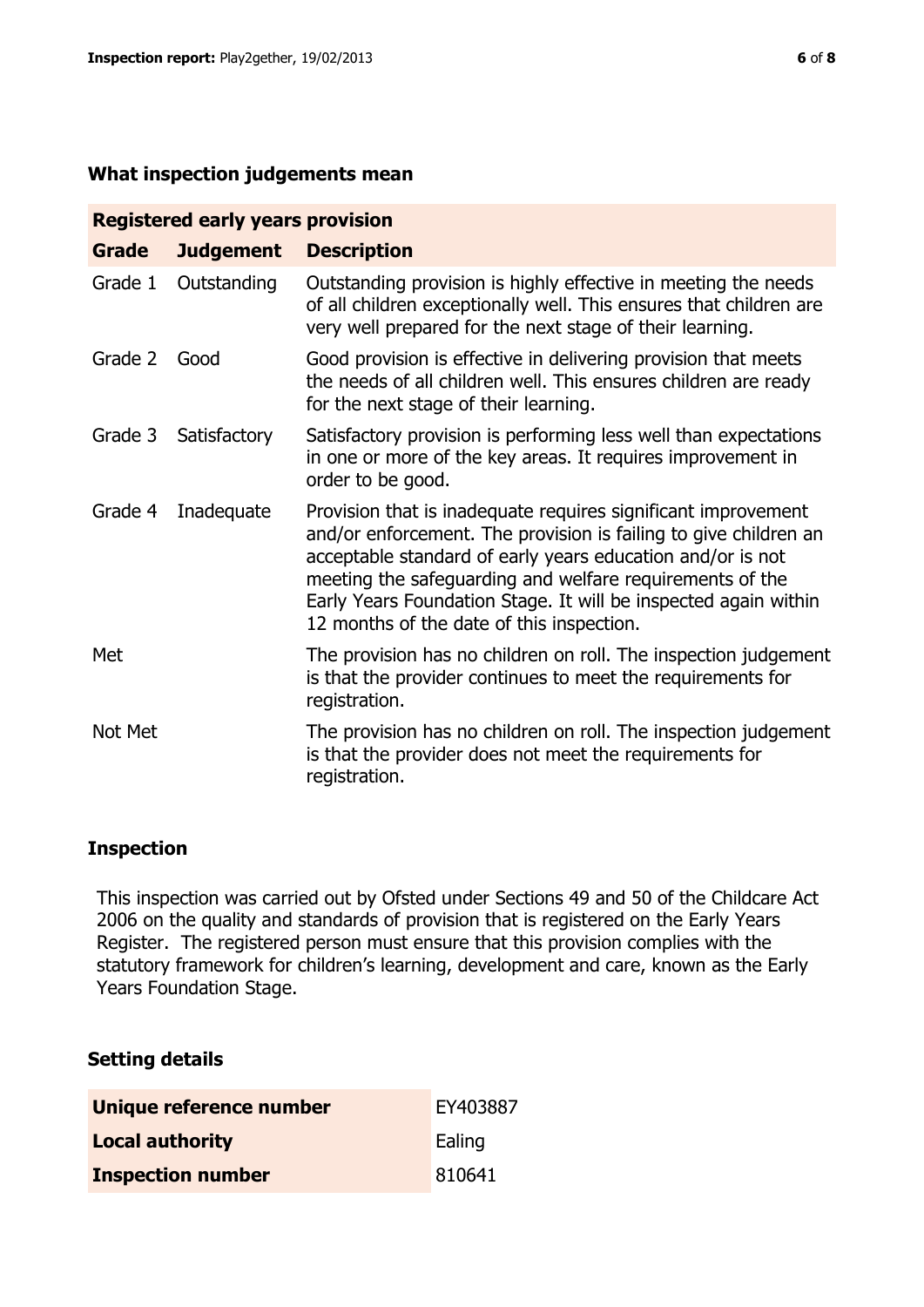| <b>Type of provision</b>      |                          |
|-------------------------------|--------------------------|
| <b>Registration category</b>  | Childcare - Non-Domestic |
| <b>Age range of children</b>  | $2 - 8$                  |
| <b>Total number of places</b> | 18                       |
| Number of children on roll    | 18                       |
| <b>Name of provider</b>       | The Log Cabin            |
| Date of previous inspection   | Not applicable           |
| <b>Telephone number</b>       | 0208 8403400             |

Any complaints about the inspection or the report should be made following the procedures set out in the guidance 'raising concerns and making complaints about Ofsted', which is available from Ofsted's website: www.ofsted.gov.uk. If you would like Ofsted to send you a copy of the guidance, please telephone 0300 123 4234, or email enquiries@ofsted.gov.uk.

# **Type of provision**

For the purposes of this inspection the following definitions apply:

Full-time provision is that which operates for more than three hours. These are usually known as nurseries, nursery schools and pre-schools and must deliver the Early Years Foundation Stage. They are registered on the Early Years Register and pay the higher fee for registration.

Sessional provision operates for more than two hours but does not exceed three hours in any one day. These are usually known as pre-schools, kindergartens or nursery schools and must deliver the Early Years Foundation Stage. They are registered on the Early Years Register and pay the lower fee for registration.

Childminders care for one or more children where individual children attend for a period of more than two hours in any one day. They operate from domestic premises that are usually their own home. They are registered on the Early Years Register and must deliver the Early Years Foundation Stage.

Out of school provision may be sessional or full-time provision and is delivered before or after school and/or in the summer holidays. They are registered on the Early Years Register and must deliver the Early Years Foundation Stage. Where children receive their Early Years Foundation Stage in school these providers do not have to deliver the learning and development requirements in full but should complement the experiences children receive in school.